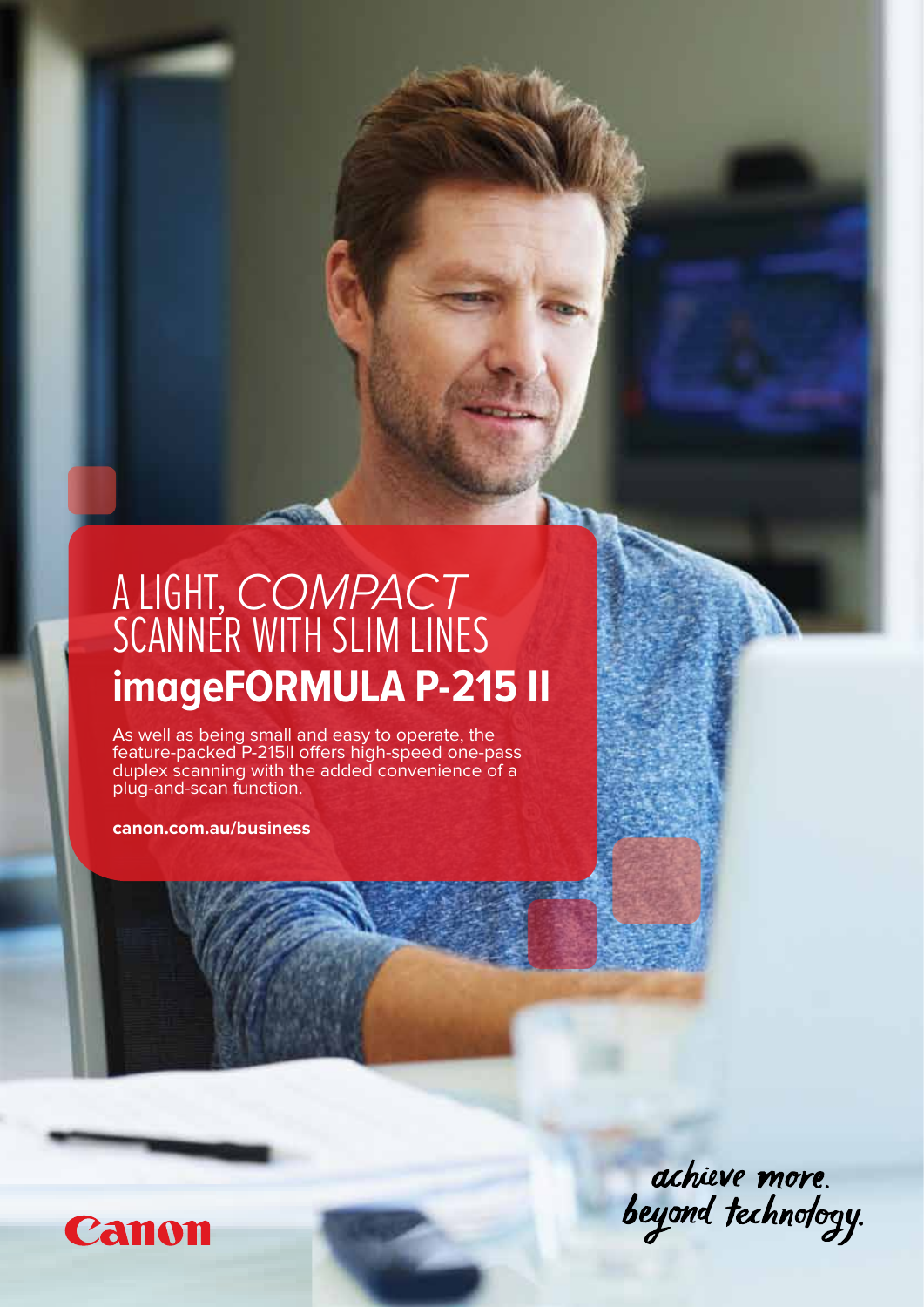# *DELIVERS* THE FASTEST *HIGH-PERFORMANCE* SCANNING IN ITS *CLASS*

Super-fast and simple to operate, the P-215II is a lightweight, compact scanner that can be used anywhere, anytime. You don't need access to a power supply — all you need to start scanning is a USB connection. This machine will open up all kinds of new scanning possibilities.

#### **A full range of high-quality functions**

#### **High-Speed One-Pass Scanning**

|        | Simplex (ppm)  |               | Duplex (ipm)          |               |
|--------|----------------|---------------|-----------------------|---------------|
|        | B/W, Grayscale | <b>Colour</b> | <b>B/W, Grayscale</b> | <b>Colour</b> |
| 200dpi | 15             |               | 30                    |               |
| 300dpi | 15             |               | 30                    |               |

\*A4, Portrait, When using USB 3.0, USB 2.0 bus power in combination with the powersupply USB cable, or the AC adapter

#### **Plug & Scan**

There is no need to install any driver software or scanning application on your PC as the pre-installed scanning utility, CaptureOnTouch Lite, provides plug-and-scan capabilities. Simply opening the feed tray turns the scanner on and makes it ready to scan.



#### **USB Powering**

The P-215ll draws power from a single USB port, eliminating the need for a dedicated power cable and reducing clutter around the scanner. The scanner will perform at the maximum scanning speed via a single cable when connected to a USB 3.0 port\*.



\*USB3.0 is for power supply only.

#### **Compact and Portable**

This small and lightweight scanner with its slim and streamlined design is easy to carry around, giving you the freedom to scan any time at all. And with ADF capacity of up to 20 sheets, it is also ideal for business use despite its compact size.

#### **Card Scanning**

When a card is inserted into the slot at the front, the switchback system will automatically transport, scan and eject. This type of card scanning is particularly handy in businesses where counter service is important.

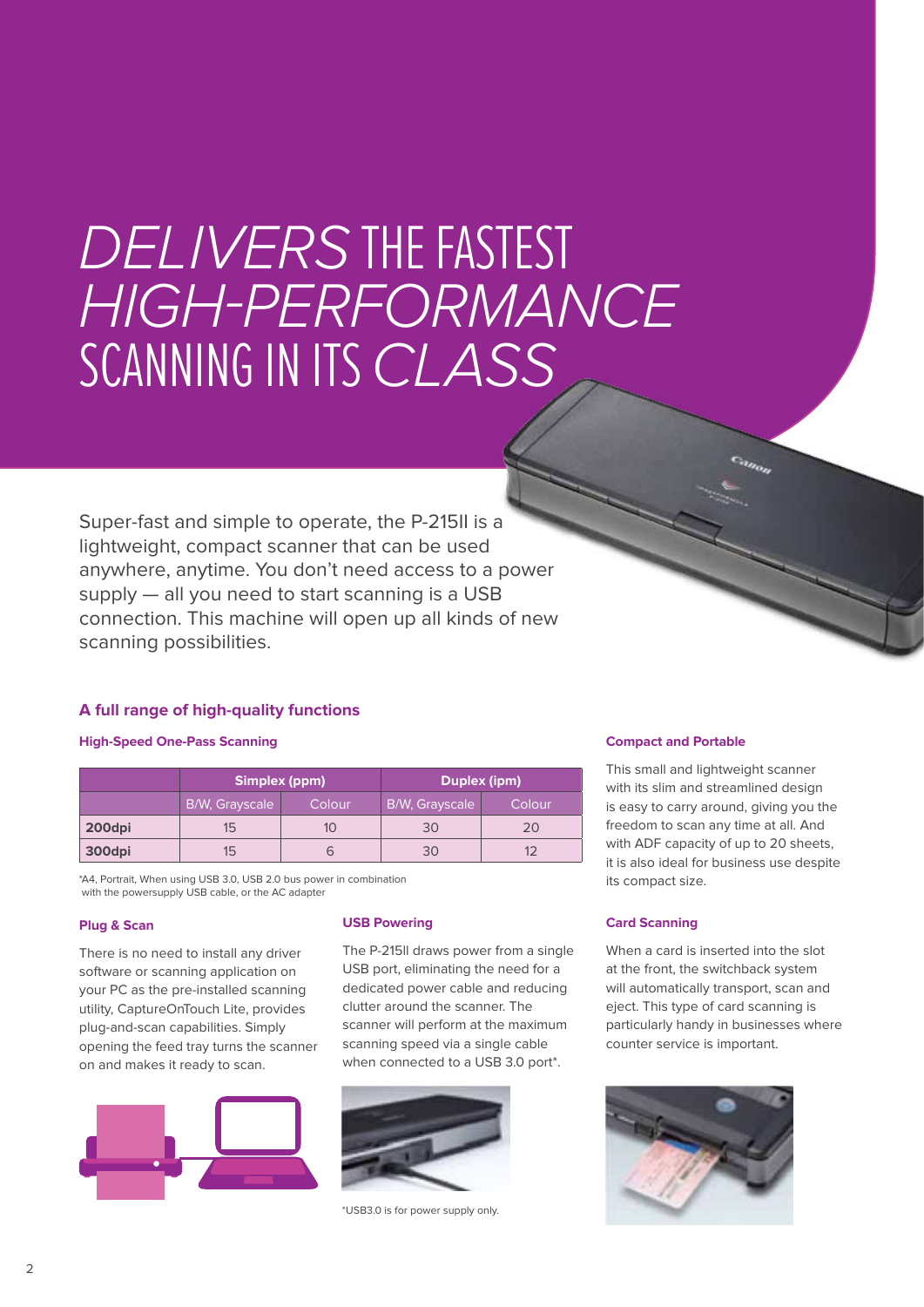# *Complete* array OF SCANNING FEATURES

#### **Full Auto Mode**

A Full Auto Mode is available with the colour mode, page size, resolution, and text orientation automatically determined based on the contents of the document. This mode allows you to scan documents that contain pages of varying type under conditions that best suit each type. The mode also includes the Skip Blank Page function for efficient scanning of only the necessary pages.

#### **Auto Colour Detection**

This function automatically determines which documents of a mixed batch should be saved in colour, grayscale or B&W, so it's no longer necessary to separate B&W and colour documents prior to scanning.

#### **Auto Size Detection Skip Blank Page**





Documents of different sizes

Document size is detected and adjusted

#### **Deskew**



Skewed Images Deskewed Images

#### **Picture Mode**

Use the picture scanning mode to reproduce gradation in colour more accurately in scanned image.



Blank Sides



Pages Skipped

#### **Bundled Software**



**CaptureOnTouch**

**Now more intuitive and more convenient**



The TOP screen is laid out panelstyle with large icons, allowing more intuitive operation. The items on the setup screen have also been scaled down to give a simple design. Two scanning methods are available to satisfy a variety of needs including adhoc and daily scanning. As well as "Standard Scanning" where scanning mode and output mode can be separately configured, there is

"Scanning Shortcut" where the specific scanning mode and output method are preconfigured, allowing one-click operation. It's also possible to edit scanned images, eliminating the need to redo a scan if the scanned data differs from the image that you want to save. What's more, you can scan to up to three outputs concurrently.





As this is preinstalled, plug-and-scan is now available without having to install any driver software. Employing the same

panel-style GUI as CaptureOnTouch, CaptureOnTouch Lite offers editing capability and intuitively understands what is required. What's more, the standard functions of CaptureOnTouch can be used in exactly the same way for a trouble-free scanning experience. Additional plug-ins can also be used to support various outputs.

#### **Enhanced Cloud Connectivity**

Connection to cloud-based services is now even more comprehensive. In addition to Evernote, SharePoint and Google Drive, scanning destinations have been expanded to include SugarSync, OneDrive and Dropbox.